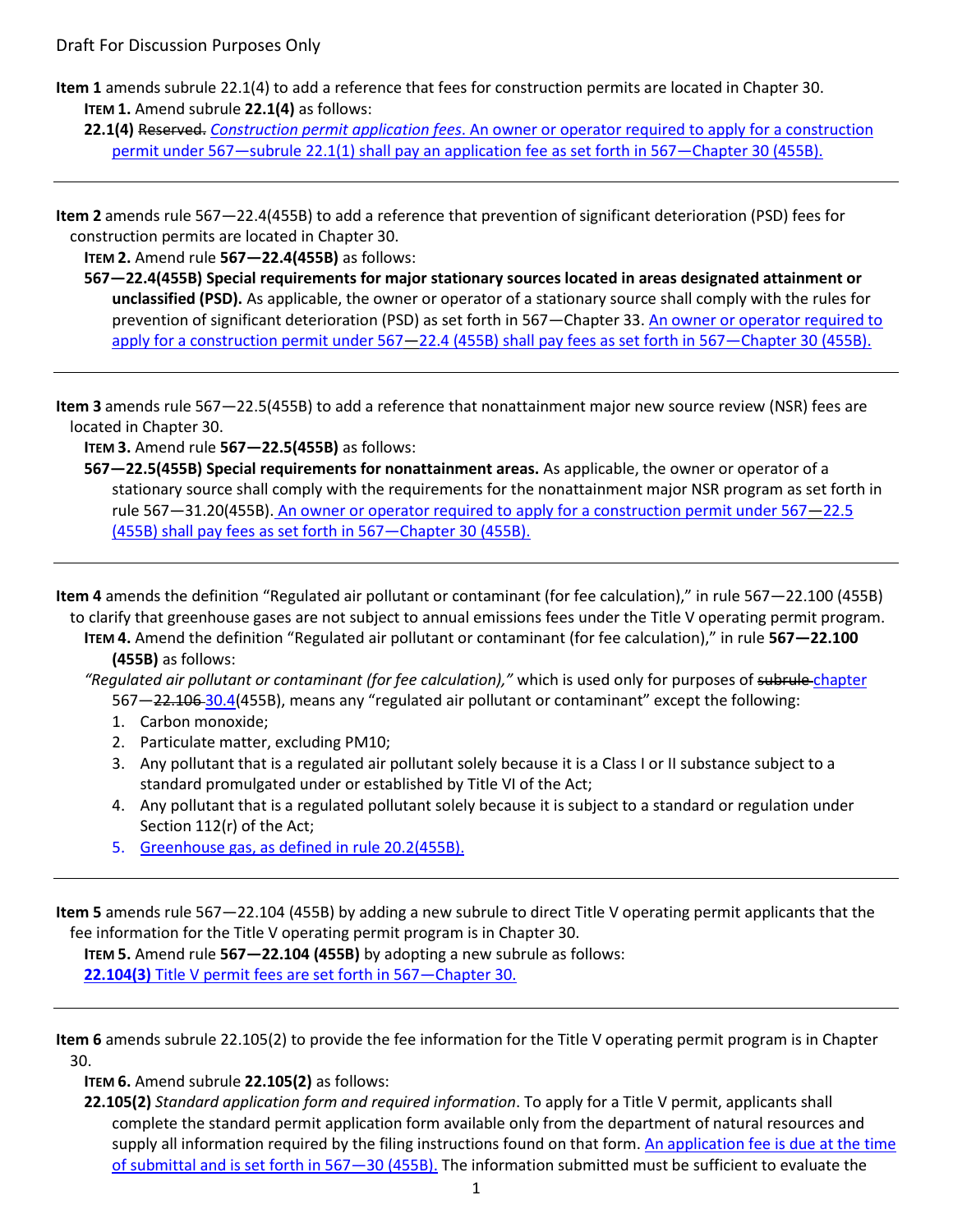### Draft For Discussion Purposes Only

source and its application and to determine all applicable requirements and to evaluate the fee amount required by rule 567—22.106(455B). If a source is not a major source and is applying for a Title V operating permit solely because of a requirement imposed by paragraphs 22.101(1)"c" and "d," then the information provided in the operating permit application may cover only the emissions units that trigger Title V applicability. The applicant shall submit the information called for by the application form for each emissions unit to be permitted, except for activities which are insignificant according to the provisions of rule 567—22.103(455B). The applicant shall provide a list of all insignificant activities and specify the basis for the determination of insignificance for each activity. Nationally standardized forms shall be used for the acid rain portions of permit applications and compliance plans, as required by regulations promulgated under Title IV of the Act. The standard application form and any attachments shall require that the following information be provided:

**Item 7** amends rule 567—22.106(455B) to move the existing Title V operating permit emission fee to Chapter 30 and adds a reference to the Chapter 30.

**ITEM 7.** Amend rule **567—22.106(455B)** as follows:

**567—22.106(455B) Title V fees.** Title V fees are set forth in 567—Chapter 30 (455B).

**Item 8** amends subrule 22.108(10) to update Title V operating permit's general condition language to refer to Chapter 30 for fees.

**ITEM 8.** Amend subrule **22.108(10)** as follows:

**22.108(10)** *Fees.* The owner or The permit shall include a provision to ensure that the Title V permittee pays fees to the director pursuant to rule 567—22.106(455B) 567—Chapter 30 (455B).

**Item 9** amends paragraph 23.1(3) "a" to add a notification fee for the asbestos demolition and renovation program. Exemptions from the fees are for notifications not subject to the federal standards, modifications to previously submitted notifications, and notifications of fire department training fires.

**ITEM 9.** Amend paragraph **23.1(3) "a"** as follows:

*a. Asbestos.* Any of the following involves asbestos emissions: asbestos mills, surfacing of roadways, manufacturing operations, fabricating, insulating, waste disposal, spraying applications and demolition and renovation operations. Any person who submits an asbestos notification of demolition and renovation as required under 40 C.F.R. 61 shall pay a fee as set forth in 567—30 (455B). (Subpart M)

**Item 11** rescinds Chapter 30 and adopts a new Chapter 30 to specify air quality program fees.

**ITEM 11.** Rescind **Chapter 30** and adopt a new Chapter 30 as follows:

CHAPTER 30:

### TEMPORARY AIR TOXICS FEE FEES

- **567—30.1(455B) Purpose.** This chapter sets forth the fee structure within Title II of 567 Iowa Administrative Code for the department's air pollution control program. Rule 567—30.X (455B) contains provisions for application fees for permitting programs found in Chapters 22, 31, and 33 and fees for applicability determinations and ambient air assessment. Rule 567—30.X (455B) contains requirements for demolition and renovation notification fees for the asbestos emission standard for hazardous air pollutants listed in paragraph 23.1(3) "a". Rule 567—30.X (455B) contains requirements for annual fees for the Title V operating permit program.
- Failure to submit an application or notification fee as specified in in this chapter renders the application incomplete and the department shall suspend processing of the application until the fee is received. Fees are nonrefundable.
- **567—30.2 Application, applicability determinations, and modeling fees required.** An owner or operator who submits an application under rule 567—22.1, 567—22.104-105, 567—Chapter 31, or 567—Chapter 33, for a permit or permits, applicability determination, or dispersion modeling review shall submit with the application the appropriate fee as follows:

**30.2 (1)** *Minor Source Fees.* Beginning July 1, 2015, any person not required to obtain a Title V permit shall pay fees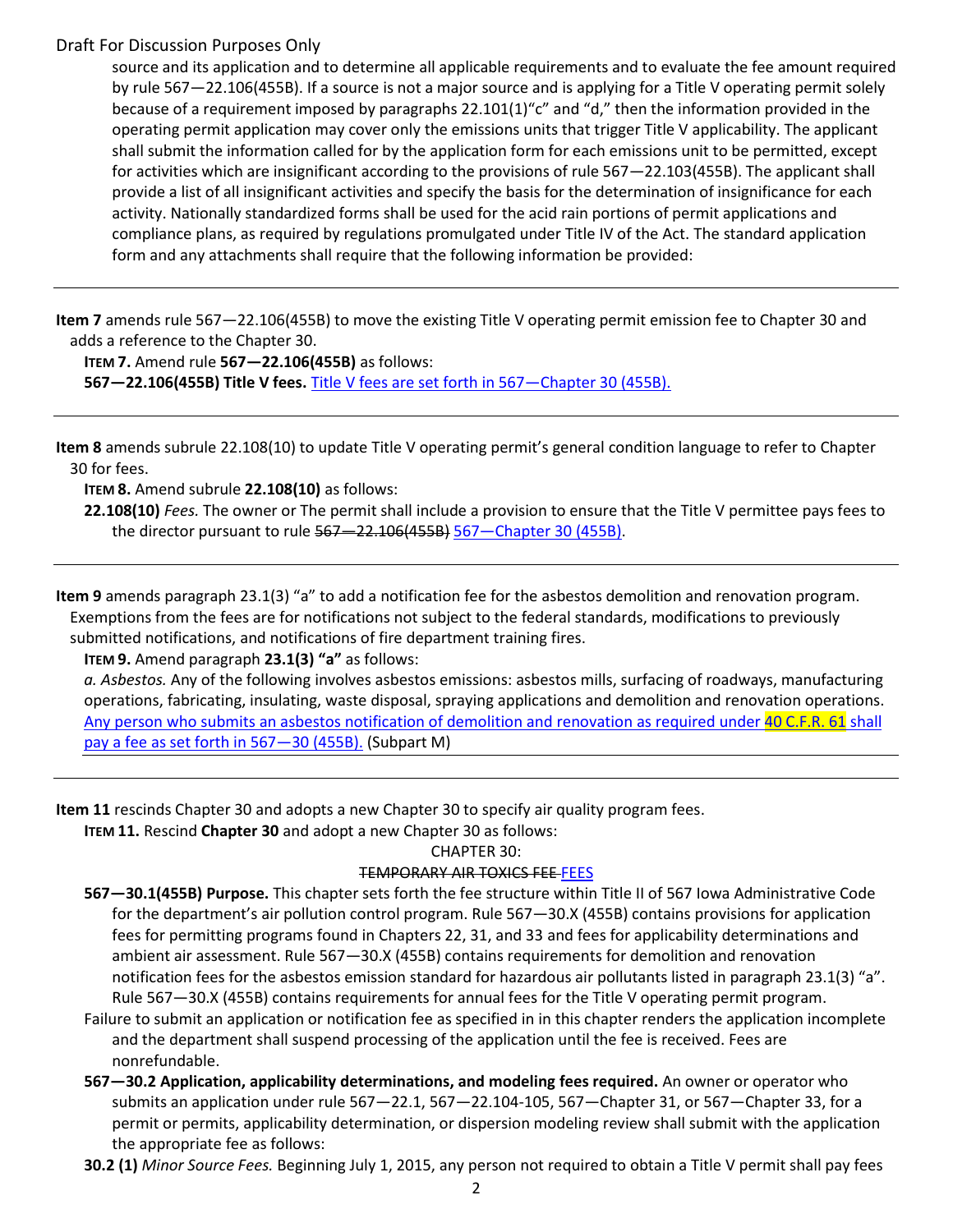# Draft For Discussion Purposes Only

for application, applicability determinations, notifications, and modeling fees as follows. The department, a minor source stakeholder group established by the director, and the commission will review the fee structure on an annual basis and adjust the fee as necessary to cover all reasonable costs required to develop and administer the programs required by the Act. The department shall submit the proposed budget and fee structure for the following fiscal year to the commission no later than the March meeting. The commission shall set the fee based on the reasonable cost to run the program and the proposed budget no later than the May commission meeting of each year. The commission shall provide an opportunity for public comment prior to setting the fee.

- *a. Fee calculation.* The fee amount or amounts shall be calculated based on the cost of application permit review and issuance for construction of new and modified minor sources of air contaminants, including but not limited to ambient air assessments.
- *b. Fee and documentation due dates.*
	- 1) The fee shall be submitted with each application for permit, template, notification, or registration.
	- 2) Correction of errors. If an owner or operator, or the department, finds an error in an issued permit or fee payment, the owner or operator shall submit to the department revised forms making the necessary corrections to the application or fee payment. Forms shall be submitted as soon as possible after the errors are discovered or upon notification by the department.
- **30.2 (2)** *Major Source Fees.* Beginning July 1, 2015, any person required to obtain a Title V permit shall pay fees for application, applicability determinations, and modeling fees as follows. The department, a major source stakeholder group established by the director, and the commission will review the fee structure on an annual basis and adjust the fee as necessary to cover all reasonable costs required to develop and administer the programs required by the Act. The department shall submit the proposed budget and fee structure for the following fiscal year to the commission no later than the March meeting. The commission shall set the fee based on the reasonable cost to run the program and the proposed budget no later than the May commission meeting of each year. The commission shall provide an opportunity for public comment prior to setting the fee.
	- *a. Fee calculation.* The fee amount or amounts shall be calculated based on the cost of application permit review and issuance for construction of new and modified minor sources of air contaminants, including but not limited to ambient air assessments.
	- *b. Fee and documentation due dates.*
		- 1) The fee shall be submitted with each application for permit, template, notification, or registration.
		- 2) Correction of errors. If an owner or operator, or the department, finds an error in an issued permit or fee payment, the owner or operator shall submit to the department revised forms making the necessary corrections to the application or fee payment. Forms shall be submitted as soon as possible after the errors are discovered or upon notification by the department.
- **30.2(3) Asbestos notification of demolition and renovation fee**. For notifications required under paragraph 23.1(3) "a," applicants shall submit a fee with each notification. The fee shall be determined annually in the process identified in 30.2(1).
- **30.3(1)** A fee is not required for the following:
	- a. Notifications reporting the total amount of asbestos to be removed or disturbed is less than 260 linear feet, 160 square feet or 35 cubic feet of facility components and is below the reporting thresholds as defined in [40 CFR 61.145](http://www.ecfr.gov/cgi-bin/text-idx?SID=ae4bc058ffbec499b1330bd288a0ae7b&node=sp40.9.61.m&rgn=div6) as amended on January 16, 1991.
	- b. Modifications to previously submitted notifications.
	- c. State agencies or municipal fire departments notifying the department of training fires.

### **567—30.3 Title V Operating Permit Application and Annual fees required.**

- **30.3(1). Title V application fee.** Any person required to apply for a Title V permit shall pay an application fee. The fee shall be determined in accordance with 30.2(2).
- **30.3(2)** *Title V emission fee.* Any person required to obtain a Title V permit shall pay an annual fee based on the total tons of actual emissions of each regulated air pollutant, beginning November 15, 1994. Beginning July 1, 1996, Title V operating permit fees will be paid on or before July 1 of each year. The fee shall be based on actual emissions required to be included in the Title V operating permit application and the annual emissions statement for the previous calendar year. The department and the commission will review the fee structure on an annual basis and adjust the fee as necessary to cover all reasonable costs required to develop and administer the programs required by the Act. The department shall submit the proposed budget for the following fiscal year